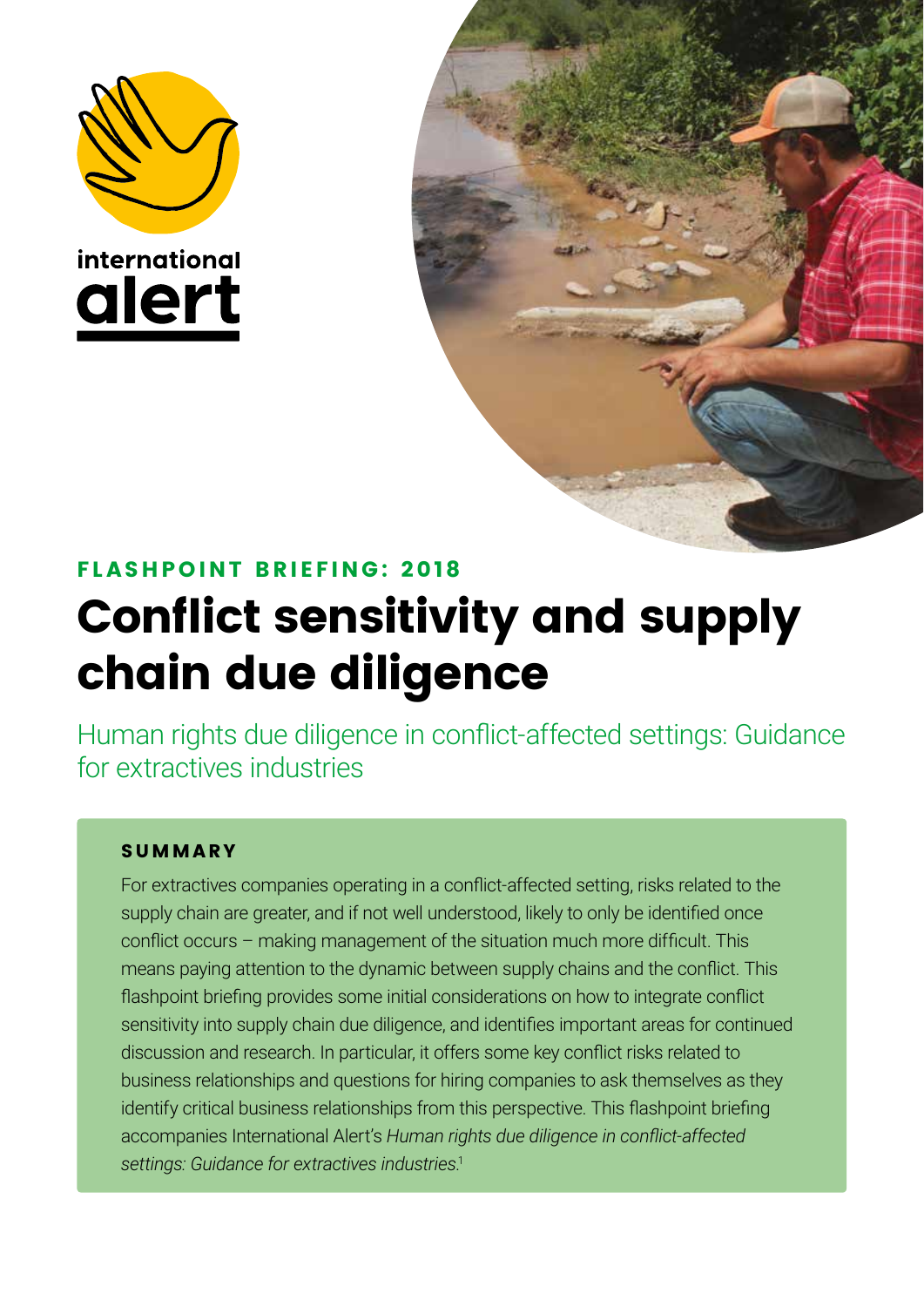### **Issue**

In the field of human rights, supply chain due diligence is still an evolving area of practice. It is often triggered by specific findings, such as evidence of child labour, and further work is required to amass a comprehensive body of practice. What is clear is that in conflict-affected settings (CAS), there is greater exposure of the supply chain to the conflict dynamics because of the two-way dynamic in which conflict creates or exacerbates risks in the supply chain, and supply chains create or drive conflict. This suggests that due diligence should be prioritised in conflict contexts.

In practice, questions remain about how to balance a pragmatic approach with one that is comprehensive. On the one hand, the United Nations Guiding Principles on Business and Human Rights (UNGPs) acknowledge that it may be "unreasonably difficult" to conduct due diligence across the entire supply chain, and that identification of risks by commodity, product, service or operating context is a more practical approach.<sup>2</sup> Yet on the other, when hiring companies lack oversight, give too much autonomy to contractors, or are unaware of contractor behaviours, they lose control that is hard to regain. Particularly in CAS, these issues are sometimes only identified after they have created conflict and people's frustrations are high. Moreover, efforts may miss blind spots in relation to how risks change over time and new ones may emerge – particularly in volatile environments.

# Scope and terminology

This guidance considers the following:

- Any businesses providing goods or services as part the hiring company's supply chain: for an extractives company, this could include catering services, engineering, procurement and construction contractors, business consultants, uniform suppliers, drilling equipment providers, etc.
- It gives substantial attention to service providers (such as engineering and construction companies), given the bearing of their behaviour towards workers and communities, and their exposure to the conflict.
- It also gives attention to local procurement and business opportunities, another area that can create tensions and drive conflict.

This guidance does not consider the following:

• The downstream extractives value chain, e.g. marketing or retailing products to the end user.

- Sourcing materials/commodities or producing consumer goods, e.g. minerals in electronics supply chains or goods in garment supply chains.
	- However, some broader aspects such as legislative requirements may be relevant and some examples are drawn from this sector.
- $\bullet$  Joint ventures and operating partners<sup>3</sup>

For the purposes of the paper, 'hiring company' or 'company' refers to extractives companies (oil, gas and mining producers). However, it can also be relevant for other companies with a role in the extractives business (e.g. engineering, procurement and construction contractors, pipeline companies, refineries, energy providers) and other sectors with similar supply chain challenges (e.g. agribusiness, renewables). 'Contractors' refers to businesses providing the goods or services.

# Business case

Given the need to anticipate and manage conflict risks in the supply chain early and meaningfully, it is important to be able to identify and articulate the business case for doing so.

### "It's still them and us, but if a contractor is working on site, he is part of your business."

Business participant in CSBP regional consultation, South Africa, September 2016

- *Conflict risks*: Often enough, risks related to contractor performance on environmental, labour, social and human rights issues are one of the key areas that drives or exacerbates conflict. As stated above, when there is lack of sufficient oversight or engagement with the supply chain, hiring companies are unlikely to be aware of and address conflict risks until the issue has already escalated. In some contexts, particularly armed conflict and armed violence, elements of the supply chain are at risk of being extorted or co-opted. Armed or criminal groups may also have economic interests in business activities and seek to gain control of hiring practices or contracting and procurement.
- *Legality and complicity*: In armed conflict, businesses face the risk of criminal or civil liability for complicity in war crimes "if there is evidence of knowledge that providing assistance or support would facilitate the crime".<sup>4</sup> While some of the risk can be mitigated by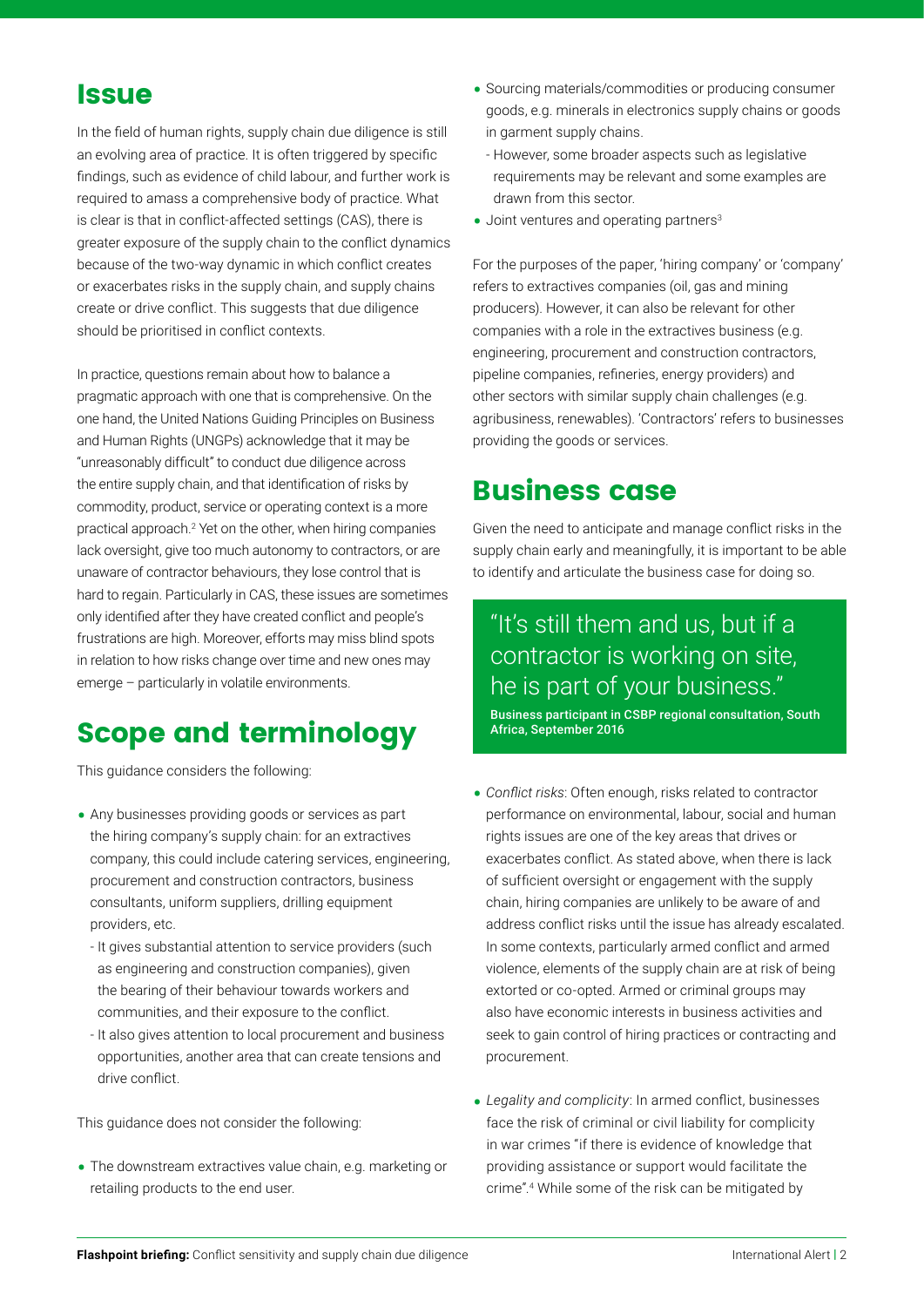contracting that includes prohibition of certain activities such as corruption and illicit payments, it is not a guarantee.<sup>5</sup> For example, if it is proven that the business was aware of (or should have been aware of) company funds being diverted to fund armed groups, it can face charges of complicity.<sup>6</sup> Due diligence is required to identify any risks, and claiming not to know in these circumstances is unlikely to be sufficient defence.<sup>7</sup>

- *Legal requirements*: There is a trend of increasing legal requirements around disclosure on supply chains. The EU Transparency Directive on Non-Financial Reporting (2014) indicates that it is the hiring company's responsibility to identify and address environmental and social risks in the supply chains. France's Corporate Duty of Vigilance Law (2017) obliges companies to undertake due diligence, including on business relationships, and disclose on their efforts. Other acts specifically address the issue of modern slavery, e.g. the California Transparency in Supply Chains Act (2010) and the UK Modern Slavery Act (2015), which require disclosure over efforts to combat slave labour in supply chains.
- *Commercial reasons*: Understanding risks in the supply chain can drive efficiencies, safeguard quality and ensure more resilient and consistent supply. Investors are also increasingly becoming aware of the importance of riskbased supply chain management, and asking questions about how clients undertake this. For example, the Dutch Banking Sector Agreement on Human Rights is conducting joint value chain analysis of specific high-risk sectors, starting with the palm oil, cocoa and gold sectors.<sup>8</sup>
- *Reputational effects*: Even if an impact is directly caused by a supplier or contractor, there is reputational damage to the hiring company. Community members and other external stakeholders are unlikely to differentiate between contractors and the hiring company, and consider contractor behaviour not just reflective of the hiring company, but also the responsibility of the hiring company.

# "The contractor hires me but the company hires the contractor, so they are responsible if I am not paid."

Community member in a focus group discussion in Uganda, October 2015

#### Legislation on modern slavery

There is an increasing global awareness of issues related to modern slavery, which includes forced labour and bonded labour, human trafficking, descentbased slavery, the worst forms of child labour, and the exploitation of migrant workers in conditions amounting to slavery. This is being translated into legislative requirements as demonstrated by the California Transparency in Supply Chains Act (2010) and UK Modern Slavery Act (2015). Other countries such as Australia<sup>9</sup> and the Netherlands<sup>10</sup> are also considering creating requirements.

While modern slavery is a global issue, groups in CAS are often especially vulnerable to it, such as refugees or internally displaced people, or those facing social exclusion. The issue is far from being comprehensively addressed, but these legislative requirements open up the space for dialogue on the issue, and act as an entry point into more broadly understanding risks in supply chains.

# Standard assumptions and responses

#### *'Scale and complexity is too great.'*

The scale and complexity of undertaking due diligence in supply chains is a daunting task even in relatively stable environments. There are resource constraints as well as questions around how to go about it. Conflict makes it even more difficult, for example, by increasing the challenge of accessing timely and reliable information for due diligence purposes. In CAS, there can also be higher risks at lower tiers in the supply chain, where grievances may not get reported, or where businesses are at greater risk of extortion by armed or criminal groups. And with growing attention to issues such as modern slavery, understanding risks and impacts deeper in supply chains is even more imperative. This calls for a risk-based approach to supply chain due diligence, in which business relationships are also prioritised based on the conflict risks with which they are associated (see Alert's guidance on assessing the severity of human rights impacts<sup>11</sup>).

#### *'I don't have sufficient control over issues in my supply chain.'*

In some instances, the hiring company only represents a small percentage of the overall profit for a contractor. In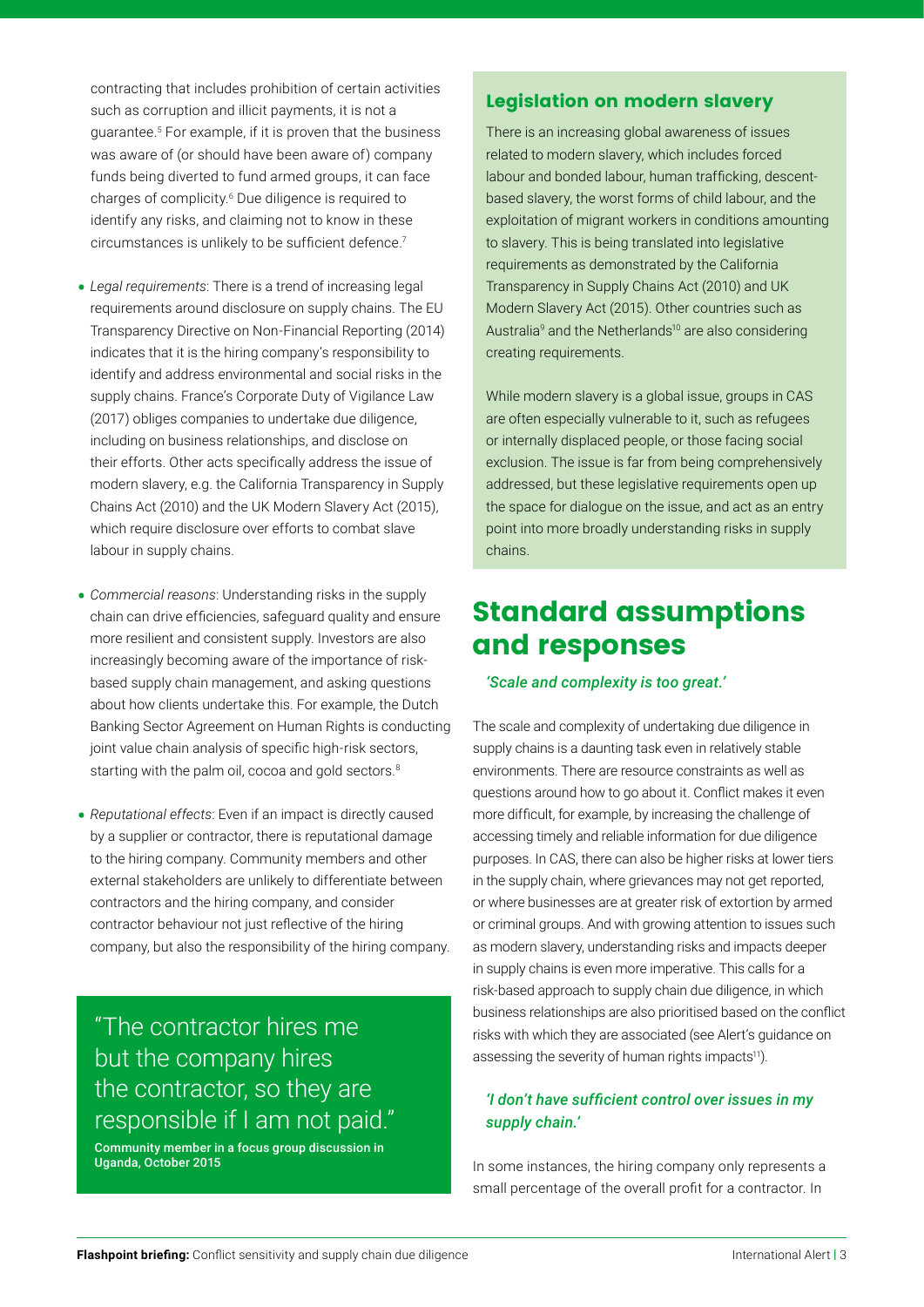other instances, a hiring company will be facing complex conflict and human rights issues. Whatever the reasons, when companies don't consider themselves to have sufficient control to address the issue, collaborating with other actors may be a more effective measure (see Table 1). For example, the Colombian Mining and Energy Committee, a multi-stakeholder initiative on security and human rights, has developed guidance for contractors on kidnapping and extortion with the support of expert international and national non-governmental organisations (NGOs).<sup>12</sup>

#### *'Community expectations are not realistic in relation to what I can say about how I manage contractor performance.'*

Communities are likely to want to know how the hiring company is handling their concerns relating to contractors. This presents a challenge, as for commercial and confidentiality reasons the company will not be able to share all aspects relating to this. Even options for engaging with communities on contractor performance, such as a shared

grievance mechanism between the hiring company and the contractor, need to be carefully weighed up. Communication on broad process and outcomes in relation to contractor performance may be a more viable option. A robust process for measuring impacts and outcomes can also help as it then makes communicating both positives and negatives more credible.

#### *'Anyone can go into the communities and engage.'*

Often contractors are the first to enter an area of operations and interact with host communities. When it is assumed that engaging with communities doesn't take a special skill set, or when the hiring company doesn't provide guidance on how they expect contractors to behave, it creates risks for the engagement. For instance, the contractor might take a short-term view and make promises and commitments on behalf of the company to relieve tensions or facilitate buy-in, or act in a way that is inappropriate or doesn't align with the hiring company's values. This is sometimes only discovered by the hiring company at a later stage when the issue has already escalated.

| <b>Type of leverage</b>                                                             | <b>Example</b>                                                                                                                                                                                                                                                                                        |
|-------------------------------------------------------------------------------------|-------------------------------------------------------------------------------------------------------------------------------------------------------------------------------------------------------------------------------------------------------------------------------------------------------|
| Leverage through<br>bilateral engagements,                                          | . Consumer goods company Unilever partnered with Oxfam to improve livelihoods for small-<br>scale farmers in its supply chain. <sup>13</sup>                                                                                                                                                          |
| including civil society,<br>government authority or<br>labour union                 | . The global union IndustriALL has global framework agreements with numerous multinational<br>companies including Eni, GDF Suez, Norsk Hydro, Petrobras, Statoil and Total. The<br>agreements serve to protect the interests of workers across a multinational company's<br>operations. <sup>14</sup> |
|                                                                                     | . Retailer Marks and Spencer's Global Community Programme partners with NGOs to address<br>root cause issues that affect workers and increase efficiency in their supply chains. <sup>15</sup>                                                                                                        |
|                                                                                     | . National oil company Ecopetrol partnered with UNICEF to address issues of child labour and<br>sexual exploitation on Colombian roads. <sup>16</sup>                                                                                                                                                 |
| Leverage through multi-<br>stakeholder collaboration<br>(collectively with multiple | . Voluntary Principles on Security and Human Rights is a multi-stakeholder initiative that aims<br>to promote safety and security of extractives operations while ensuring respect for human<br>rights. <sup>17</sup>                                                                                 |
| actors)                                                                             | • The Kimberley Process aims to prevent the trade in 'conflict diamonds'. <sup>18</sup>                                                                                                                                                                                                               |
|                                                                                     | • The Accord on Fire and Building Safety in Bangladesh aims to make all garment factories in<br>Bangladesh safe workplaces. <sup>19</sup>                                                                                                                                                             |
|                                                                                     | . The Colombian Network Against Child Labour was developed to form strategic alliances to<br>abolish child labour in supply chains.                                                                                                                                                                   |
|                                                                                     | . The Oil and Gas Industry Foundation in Nigeria was developed by a consortium of oil<br>companies for rehabilitation and rehabilitation of ex-militants through provision of vocational<br>training. <sup>20</sup>                                                                                   |
|                                                                                     | . The Ebola Private Sector Mobilisation Group was established to facilitate a mobilised and<br>coordinated private sector response to the Ebola crisis in West Africa.                                                                                                                                |

#### Table 1: Collaboration on issues in the supply chain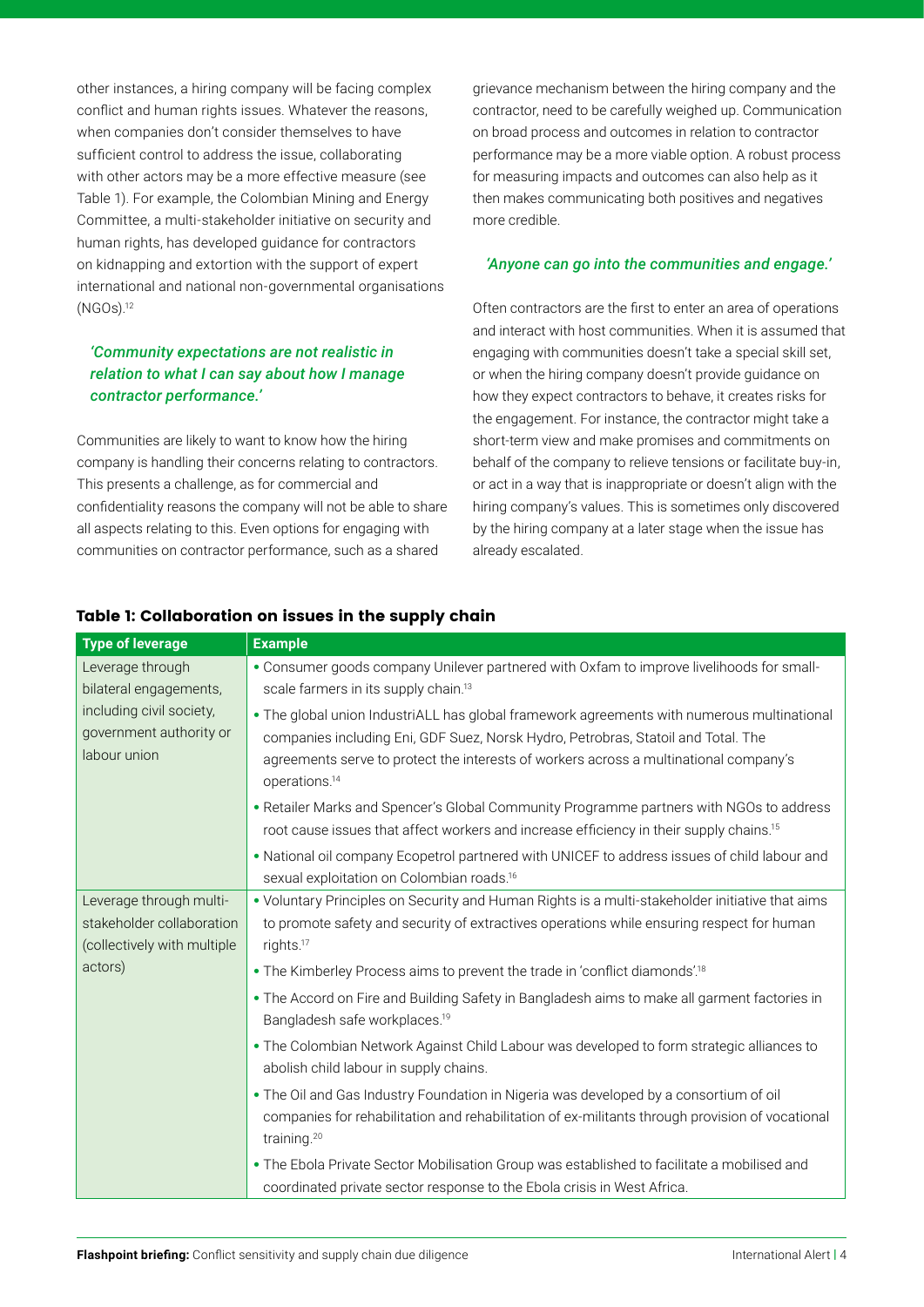# Key conflict issues

Conflict risks in supply chains can emanate from many scenarios. Hiring companies should also be mindful of blind spots, as it is not possible to be fully aware of all conflict risks in supply chains. For the hiring company, it is particularly important to also be aware of how its own behaviour or contractual conditions can drive or reinforce undesirable behaviour or practices. Below is a list of examples that can act as a guide to some of the main conflict issues.

*When the hiring company lacks knowledge, control or oversight of its supply chain. In particular:*

- When contractors don't report on conflict and human rights issues or grievances. For example, because no expectations are set by the hiring company, or because the contractors are overly concerned it will negatively reflect on their performance.
- When contractors make promises or commitments on behalf of the company, without the company's knowledge, to relieve tensions or resolve issues on the spot.

*When the hiring company makes unrealistic demands in relation to timescales, quality or quantity of delivery*.

• Pressure on contractors to drive down the bottom line at all costs, while maximising outputs, creates an enabling environment for poor practices such as forced unpaid overtime or substandard environmental performance.

*When the hiring company 'outsources' certain commercial activities to a third party, such as customs clearance agents or land agents, to distance themselves from bribery and corruption in a business environment where this is normalised.*

• An enabling or permissive environment for corruption can sustain conflict and instability; moreover, outsourcing to third parties does not absolve the hiring company of its responsibility to adhere to its own standards of ethical behaviour. In settings where corruption is known to be an issue, claiming ignorance of third-party behaviour is not sufficient defence.

*When hiring companies and contractors are not aligned in relation to their approaches to sustainability and human rights, or when contractors do not have the capacity or resources to implement such approaches.*

• For example, companies may include a clause on human rights in contracts but if the contractor does not have the understanding, capacity or will to adhere to these measures, this will not be sufficient.

*When there are different perceptions about beneficiaries of contracts and business opportunities.*

- *How local is local?* A common concern voiced by communities is that their understanding of local procurement (and jobs) differs from that of the company: giving a contract to a business from the capital or another part of the country is not likely to meet their expectations, even if it meets company or government requirements. In one case, a community member started a successful business with the support of the company, but when the business expanded to another company mine site 30 kilometres away, it created tensions with the new host community as the business wasn't perceived as local.
- *Who is benefiting?* Depending on the conflict context, perceptions that certain groups (e.g. local elites, a specific ethnic group) are preferred business partners, to the detriment of others, can drive intra- or inter-community tensions.

*When the contractor may be hiring ex-combatants.*

• In a post-conflict scenario, contractors may need to consider the risks and opportunities related to hiring ex-combatants: there can be reasons for doing so, however certain jobs (such as security) will be unsuitable. Contractors also need to consider how employment will be perceived or received by other employees and/or host communities, especially if they have suffered from violent conflict. Confidentiality and protection of personal data must also be respected.

*When there is a history of violence related to labour relations, industrial strikes or labour disputes.*

•In areas where there has been repression of union activity or violence associated with strikes, companies will need to consider how to ensure that contractor workforces are able to exercise their fundamental freedoms along with also putting in place measures to mitigate the risk of escalation into violence or others (like threats to nonunionised employees).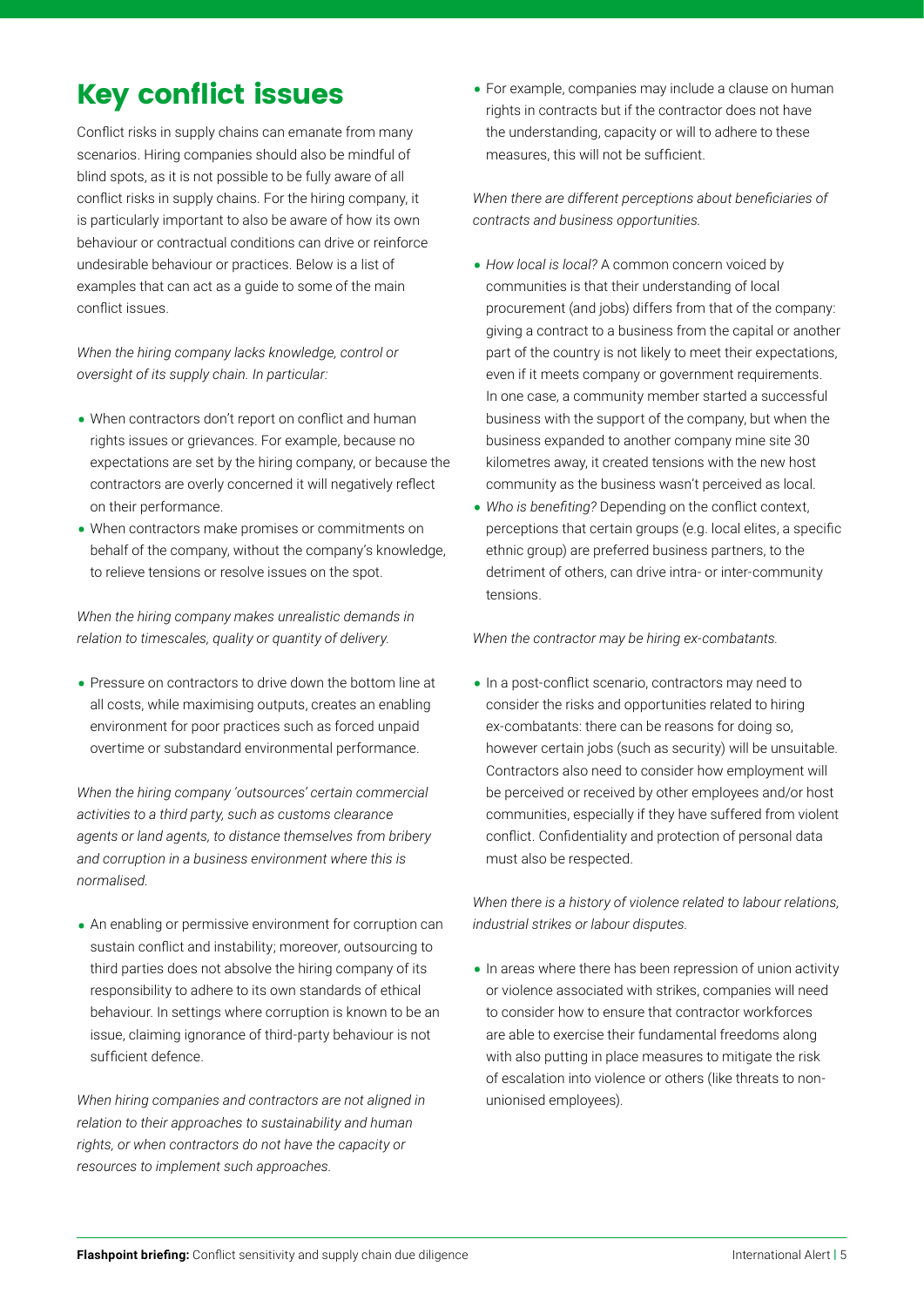#### Perspectives from the field: How companies map critical contractors

Companies have started to map out their critical contractors, both from a financial but also social perspective. From Alert's research on this, the following criteria has been identified as being used by companies in their efforts to prioritise contractors:

- •If there is a large workforce, a workforce that relies heavily on local or migrant labour, or a workforce that includes, or potentially includes, ex-combatants.
- •If the contractor's activity requires use of, or access, to land, or has the potential to involve resettlement.
- •If the nature of the work is sensitive (e.g. security, transport, labour brokers, third-party recruiters).
- •If the nature of the work is considered hazardous or undesirable.

From a conflict sensitivity and human rights perspective, one could also consider the following as additional criteria for prioritisation:

- •If the contractor has interactions with the local community.
- The capacity of the contractor to meet the hiring company's expectations in relation to human rights.
- Past performance and business ties, e.g. in conflict or post-conflict scenarios, it may be more likely that local businesses are run by a business and political elite with ties to the conflict.
- Geography and operating context, i.e. where the supplier or contractor is based or has operations, if the supplier is operating in a relatively stable capital area or in an isolated rural area, an area where armed or criminal groups are present, or an area with indigenous peoples or vulnerable groups such as refugees or internally displaced people.

# Options and alternatives

Mapping the supply chain is the necessary starting point for any supply chain due diligence – as once a supply chain is mapped it is possible to identify critical links and elements from a human rights and conflict perspective.

When companies already have a process for identifying critical contractors from a commercial, business integrity, or sustainability perspective, these processes can be leveraged and used to identify conflict and human rights risks, which will also aid in their prioritisation (or not) as critical contractors. When processes don't exist, even developing this on an informal basis proves useful, as it moves the scope of attention from one that is only based on the commercial size of the contract.

Table 2 (overleaf) outlines some conflict issues with selfassessment questions to help companies identify which contractors are critical in relation to the issue, and prompts for options to address it.

When critical contractors are identified, it is possible to consider how to take measures, and agree and set expectations in how the conflict issue will be managed, addressed or mitigated. This is more easily done when

initiating a new business relationship, although developing contractual agreement and clauses alone are not enough, or an efficient way of changing behaviour. And while it is easier to set expectations from the start of a relationship, ultimately this is a contractual relationship, so influence to change behaviour exists throughout the relationship. This can be done through 'moments of traction' in business processes to define and agree expectations, and where more leverage exists such as renewal of service agreements, disbursement of funds, or processes for addressing complaints<sup>21</sup> (see Alert's leverage across the lifecycle map<sup>22</sup>).

Using collaboration models and joint work to develop measures can result in innovative solutions. For example, one mining company in Colombia undertook a joint security and human rights risk assessment with its private security provider and its security teams, both to help build their capacity on the Voluntary Principles on Security and Human Rights, but also to have a better understanding of their security and social risks as many of the security guards belonged to the local community and were present that perspective. Good practices can also be drawn from other sectors. In another example, an American labour organising committee for farm workers developed a contractual agreement between farmers, farm workers and several major food-processing corporations to improve working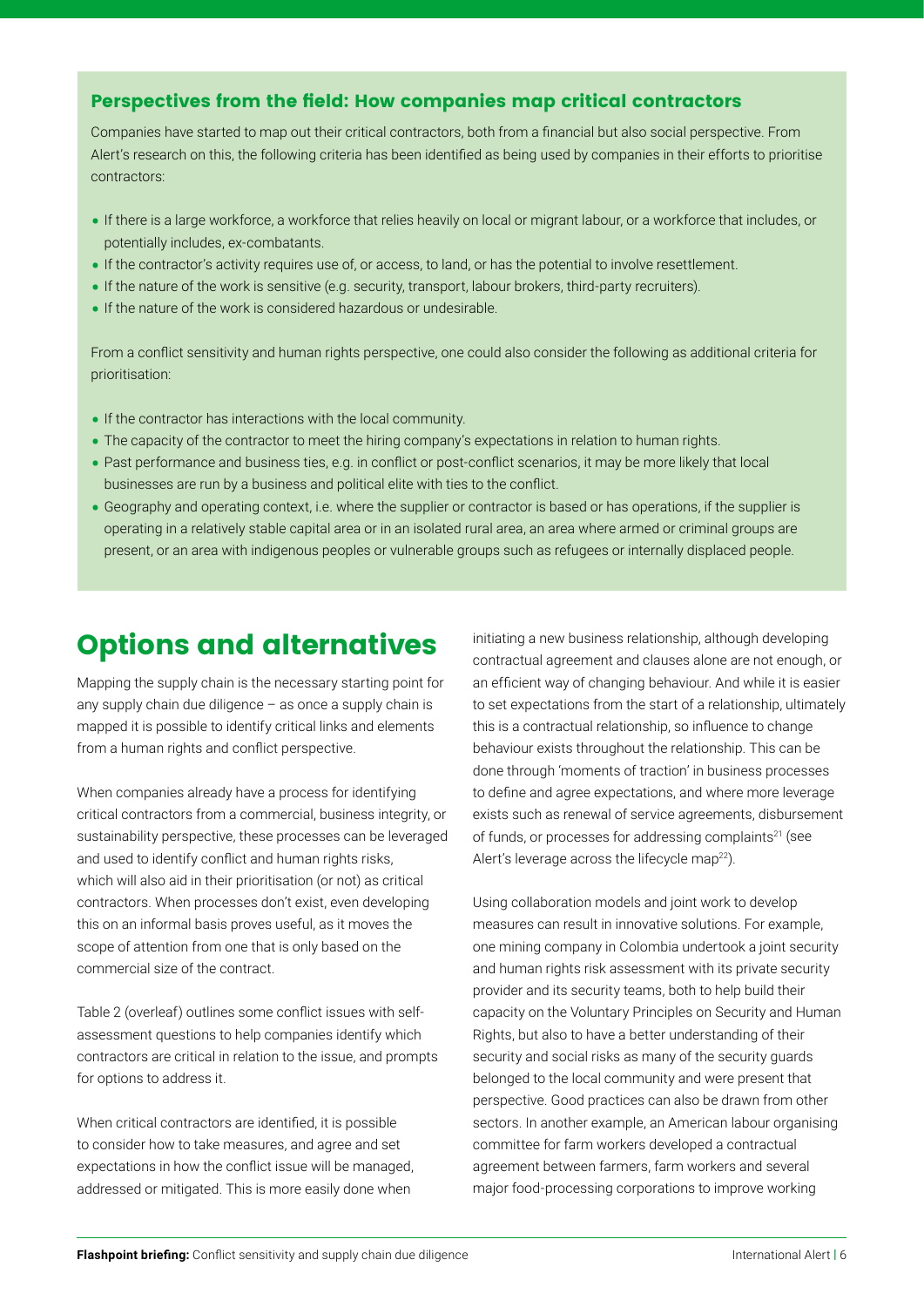#### Table 2: Contractors and conflict issues

| <b>Conflict issues</b>                                                                                                         | <b>Questions to ask yourself</b>                                                                                  |
|--------------------------------------------------------------------------------------------------------------------------------|-------------------------------------------------------------------------------------------------------------------|
| Grievances related                                                                                                             | . Does the contractor have interactions with local communities?                                                   |
| to mismanaged                                                                                                                  | • Has sufficient guidance been provided to contractors on how to engage with communities?                         |
| expectations                                                                                                                   | . Does anyone from the hiring company accompany contractors when they interact with<br>communities?               |
| Grievances related to                                                                                                          | . Does the contractor have interactions with the local community?                                                 |
| contractor performance,                                                                                                        | . Do the contractor's activities have potentially negative impacts on communities (e.g. drilling,                 |
| and behaviour towards                                                                                                          | blasting, driving)?                                                                                               |
| workers/communities                                                                                                            | . Does the contractor have a large workforce? Does the workforce rely heavily on local or migrant<br>labour?      |
|                                                                                                                                | • Is the contractor undertaking human rights-sensitive activities on the company's behalf, such as                |
|                                                                                                                                | resettlement or activities requiring access to land?                                                              |
|                                                                                                                                | . Does the contractor have the capacity to meet the hiring company sustainability and human<br>rights conditions? |
|                                                                                                                                | • If not, how can the hiring company support this?                                                                |
| Permissive or enabling                                                                                                         | • Is the hiring company engaging with third parties to conduct certain business activities, such as               |
| environment for                                                                                                                | customs clearance or labour recruitment?                                                                          |
| corruption                                                                                                                     | . Is the hiring company using third parties to undertake business development activities in a                     |
|                                                                                                                                | setting in which bribery and corruption is normalised?                                                            |
|                                                                                                                                | • What oversight or monitoring mechanisms are in place in case risks are detected?                                |
| Differing perceptions of                                                                                                       | • Who defines what is local (is it regulated or up to the company to decide)?                                     |
| local                                                                                                                          | . If the company has a say, can this be agreed with communities and local authorities? Can it also                |
|                                                                                                                                | be monitored and reported on jointly?                                                                             |
|                                                                                                                                | . Do certain groups control or dominate business opportunities locally?                                           |
|                                                                                                                                | . Does the contractor have business ties to different areas of the country?                                       |
| Hiring of ex-combatants                                                                                                        | • Has the company undertaken an analysis of risks and opportunities when considering hiring                       |
| in post-conflict settings                                                                                                      | ex-combatants?                                                                                                    |
|                                                                                                                                | . Does the contractor undertake sensitive activities such as security services?                                   |
|                                                                                                                                | . Does the contactor/employees have interactions with local communities?                                          |
|                                                                                                                                | . Are there ex-combatants from other illegal armed groups already in the workforce? How is this<br>interaction?   |
| History of hostility                                                                                                           | . Is there a history of repression of union activity or violence associated with labour strikes? If so,           |
| and violence in labour                                                                                                         | which contractor workforces are most likely to be affected?                                                       |
| relations                                                                                                                      | • Are there other repercussions for contractors' workforce if there is a labour dispute (e.g. risk                |
|                                                                                                                                | of being branded 'company sympathisers' if they continue to work during a labour strike,                          |
|                                                                                                                                | harassment against non-unionised workers from those in unions)?                                                   |
| It is important to recognise that conflict risks relate not just the nature and type of work undertaken by the contractor, but |                                                                                                                   |
| the conditions and parameters set by the hiring company.                                                                       |                                                                                                                   |
|                                                                                                                                |                                                                                                                   |

- Do the conditions in the contracts create unnecessary pressure for the contractor? Has value for money been prioritised over sustainability for certain contractors?
- Have expectations been communicated and aligned in relation
	- to sustainability and human rights, and
	- to grievance mechanisms?
- Have commercial needs been sufficiently balanced with capacity building of local businesses?
- Are audits the only method of engaging with contractors?
- Has a safe space been created for sensitive issues or complaints to be aired and managed without fear of retaliation? Have there been previous complaints on a particular issue?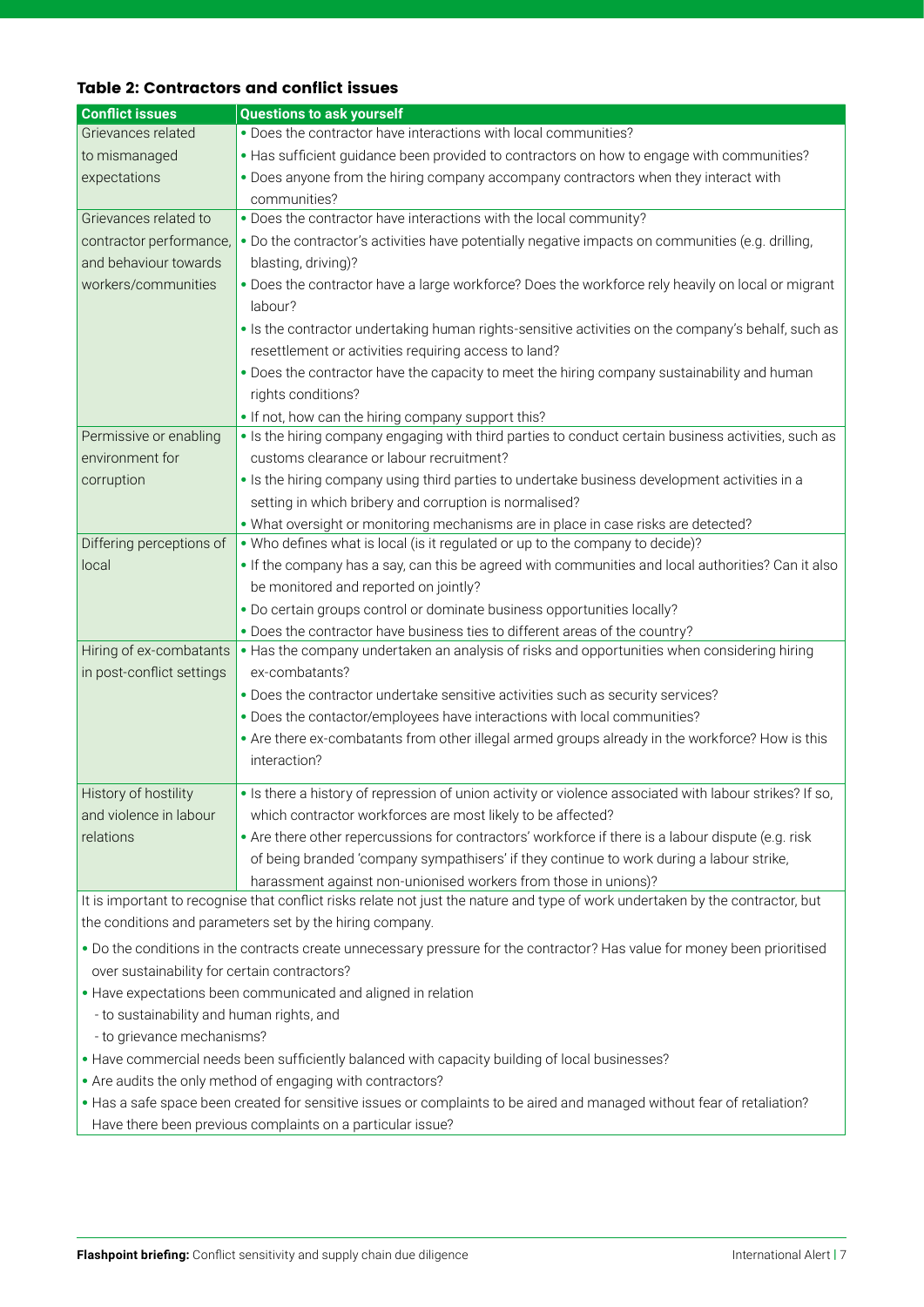conditions and gain union recognition for labourers. A unique feature of this initiative was that it created a contractual agreement between the three major parties (farmworkers, growers and food processing companies), acknowledging that to improve conditions required the cooperation of all three, and companies had greater influence over poor labour practices by farmers.<sup>23</sup>

Technology is increasingly enabling affected stakeholders in the supply chain to raise complaints and grievances. This can have benefits in situations where workers or communities are concerned about the repercussions of lodging a complaint or whistle-blowing, as it provides an anonymous and confidential channel that can also be used to track in real time and monitor trends, patterns and issues relating to grievances. Companies can either undertake this independently or in some places, civil society can also take on this role. For example:

- A mining company in South Africa partnered with a telecoms company to pilot an SMS platform to inform their grievance mechanism. The company wanted more realtime information to better manage their risks and impacts, so it trained people from the community to collect the data via SMS. The project is now being expanded to other countries where the company operates.
- There are a few social entrepreneurships that have developed software programmes enabling supply chain and stakeholder management through communication channels such as SMS. This enables measurement of social impact and concerns through surveys, grievance mechanisms and other tools <sup>24</sup>
- Alert's Uganda team has developed a conflict monitoring system that utilises a smartphone-based mechanism for recording and reporting conflict incidences related to the oil industry in the Albertine Graben region. Real-time information enables an early and improved response, due to the information and feedback collected and submitted by conflict monitors.

Sometimes it will be appropriate to incentivise behaviours, for example, in relation to labour concerns, creating targets based on reduced employee absenteeism and improved worker retention.<sup>25</sup> However, when contractor behaviour or performance contravenes the agreed expectations, the hiring company will need to promote corrective action plans but, when it is appropriate, it will also need to take more punitive

#### Leveraging supplier codes of conduct

Codes of conduct are one tool that can help manage conflict and human rights risks in the supply chain. Used to outline the minimum expectations of suppliers and often incorporated as clauses in supplier contracts, suppliers are then expected to demonstrate or cooperate in demonstration of compliance, as well as to verify compliance in the code with sub-contractors. Codes of conduct are often linked with pre-qualification processes where contractors must comply with a minimum level of standards to be registered as a supplier.

The advantages of using codes of conduct is that it leverages and builds on existing practices and uses a platform that is already known and understood by most contractors. Traditionally designed from a business ethics perspective, many companies have now broadened codes of conduct to include explicit sustainability and human rights expectations – creating an opportunity for engagement on human rights. Critical contractors can then be identified by those at risk of contravention of the code.

There are also limitations: codes outline the minimum requirements. While a good start, this means in practice there is significant room for improvement. Processes such as pre-qualification tend to ask a limited number of questions, and err towards a fairly basic process in relation to human rights issues. Codes of conduct at the contracting stage rarely enable the dialogue necessary for real engagement and change.<sup>26</sup>

However, there are examples of how codes have been utilised for engagement on human rights. One company rates the risk related to contracts, giving a score between 0-1000 based on ethical, social, environmental and human rights risks defined in their code of conduct. as well as the country political risk rating. Any contract that scores more than 35 triggers a review that includes a site assessment. Where an assessment identifies serious concerns about non-compliance with the code of conduct, the company works with the contracted organisation to develop an action plan for remediation measures before considering more severe actions such as sanctions or disengaging.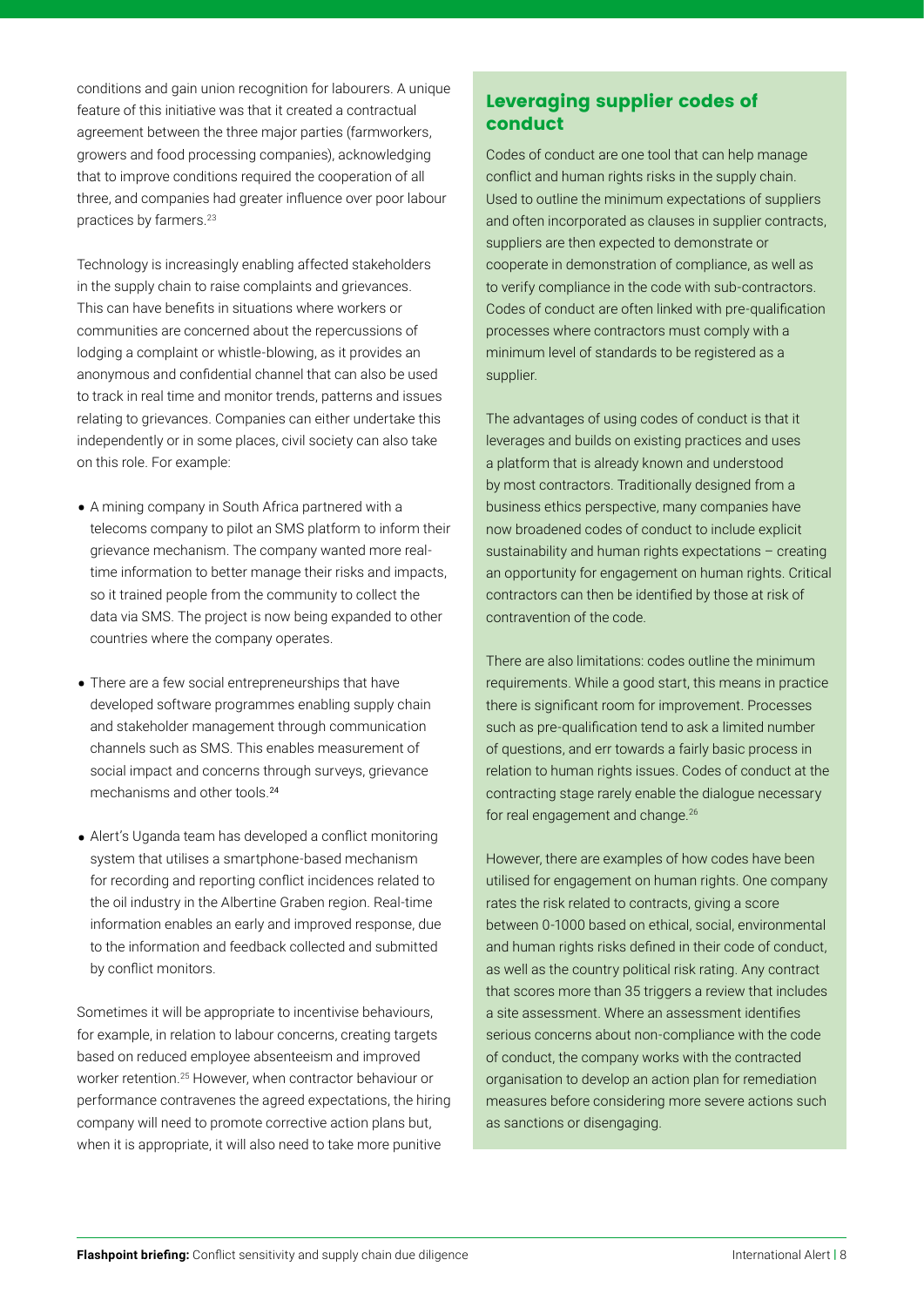measures, such as financial sanctions, disengaging from the contract, or undertaking incremental disengagement (such as temporary suspension leading to permanent if measures are not met). The criticality of the contract for the business, and the duration of the relationship/contractual commitments will also have a bearing on what is possible to do. But certainly, if there is no scope for such measures, any agreement lacks credibility.<sup>27</sup> When considering options, the hiring company should always be mindful of the unintended consequences of punitive actions, particularly for workers and their families who in some circumstances may not be able to find alternative livelihoods. A sometimescited example is the unintended consequences of taking action against instances of child labour if the child is the sole breadwinner for the family. Immediate removal may exacerbate their situation (forcing them into even less suitable working situations) rather than improve it.

In practice, the hiring company will need to weigh up options as it may be preferable to work with contactors and stakeholders to address the issue rather than immediately revert to harder, punitive measures. This is particularly the case when contractors have less sophisticated processes or resources, are less able to comply with expectations, or are facing particularly complex or protracted issues.

#### Perspectives from the field: How effective are clauses?

In Alert's conflict-sensitive business practice consultation in Colombia, a number of companies indicated a considerable degree of scepticism about the efficacy of including human rights in contractor clauses. As alternatives, or as additional efforts, some suggested methods such as offering training and providing awareness-raising programmes on human rights or connected topics (and partnering with third parties like universities to do so), and awarding contractors that participate with higher scores in pre-qualification.